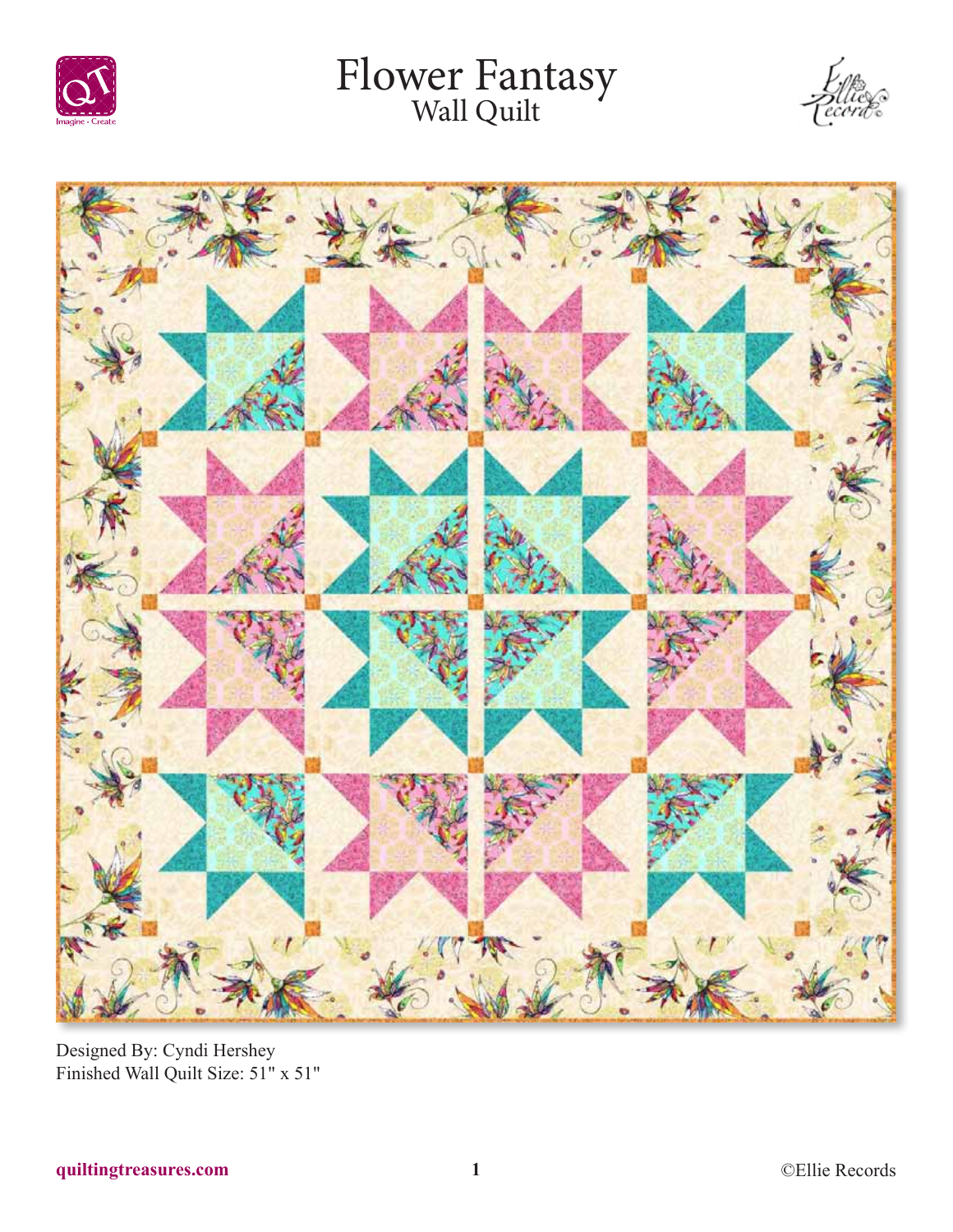

# Flower Fantasy<br>Wall Quilt





# FABRIC REQUIREMENTS Design: Yards 23128 E 1 23129 P  $\frac{1}{4}$ 23129 Q  $\frac{1}{4}$ 23130 Q  $\frac{1}{4}$ 23130 P  $\frac{1}{4}$ 23131 E 1¼  $23132 \text{ O}$   $\frac{5}{8}$ 23132 P  $\frac{3}{8}$ 23132 Q  $\frac{3}{8}$ Backing  $3\frac{1}{2}$

# **Cutting Directions:**

*Note: All strips are cut across the width of the fabric (perpendicular to the selvages) unless noted otherwise. \*

## **A. 23128 E: Large Floral Print**

• Cut (5) 5½" strips for outer border. Sew strips together with diagonal seams; press. Cut (2)  $5\frac{1}{2}$ " x  $41\frac{1}{2}$ " and (2) 5½" x 51½".

#### **B. 23129 P: Pink Medium Floral Print**

• Cut (1)  $6\frac{7}{8}$ " strip; subcut (4)  $6\frac{7}{8}$ " squares. Cut each square diagonally in half to yield (8) half-square triangles.

## **C. 23129 Q: Teal Medium Floral Print**

• Cut (1)  $6\frac{7}{8}$ " strip; subcut (4)  $6\frac{7}{8}$ " squares. Cut each square diagonally in half to yield (8) half-square triangles.

## **D. 23130 Q: Aqua Medallion Print**

• Cut (1)  $6\frac{7}{8}$ " strip; subcut (4)  $6\frac{7}{8}$ " squares. Cut each square diagonally in half to yield (8) half-square triangles.

## **E. 23130 P: Pink Medallion Print**

• Cut (1)  $6\frac{7}{8}$ " strip; subcut (4)  $6\frac{7}{8}$ " squares. Cut each square diagonally in half to yield (8) half-square triangles.

#### **F. 23131 E: Ecru Damask Print**

- Cut (10)  $1\frac{1}{2}$ " strips; subcut (40)  $1\frac{1}{2}$ " x  $9\frac{1}{2}$ " rectangles.
- Cut  $(7)$  3<sup>1</sup>/<sub>2</sub>" strips; subcut  $(16)$  3 1/2" squares and  $(32)$  $3\frac{1}{2}$ " x  $6\frac{1}{2}$ " rectangles.

#### **G. 23132 O: Orange Scroll Print**

- Cut (1)  $1\frac{1}{2}$ " strip; subcut (25)  $1\frac{1}{2}$ " squares.
- Cut (6)  $2\frac{1}{2}$ " strips for binding.

## **H. 23132 P: Pink Scroll Print**

• Cut (3)  $3\frac{1}{2}$ " strips; subcut (32)  $3\frac{1}{2}$ " squares.

## **I. 23132 Q: Teal Scroll Print**

• Cut (3)  $3\frac{1}{2}$ " strips; subcut (32)  $3\frac{1}{2}$ " squares.

#### **Construction:**

**1.** With right sides together, place one (B) 6⅞" triangle with one (E)  $6\frac{7}{8}$ " triangle. Sew on diagonal edge. Press seam toward (B) triangle. Repeat to make (8) halfsquare-triangle units.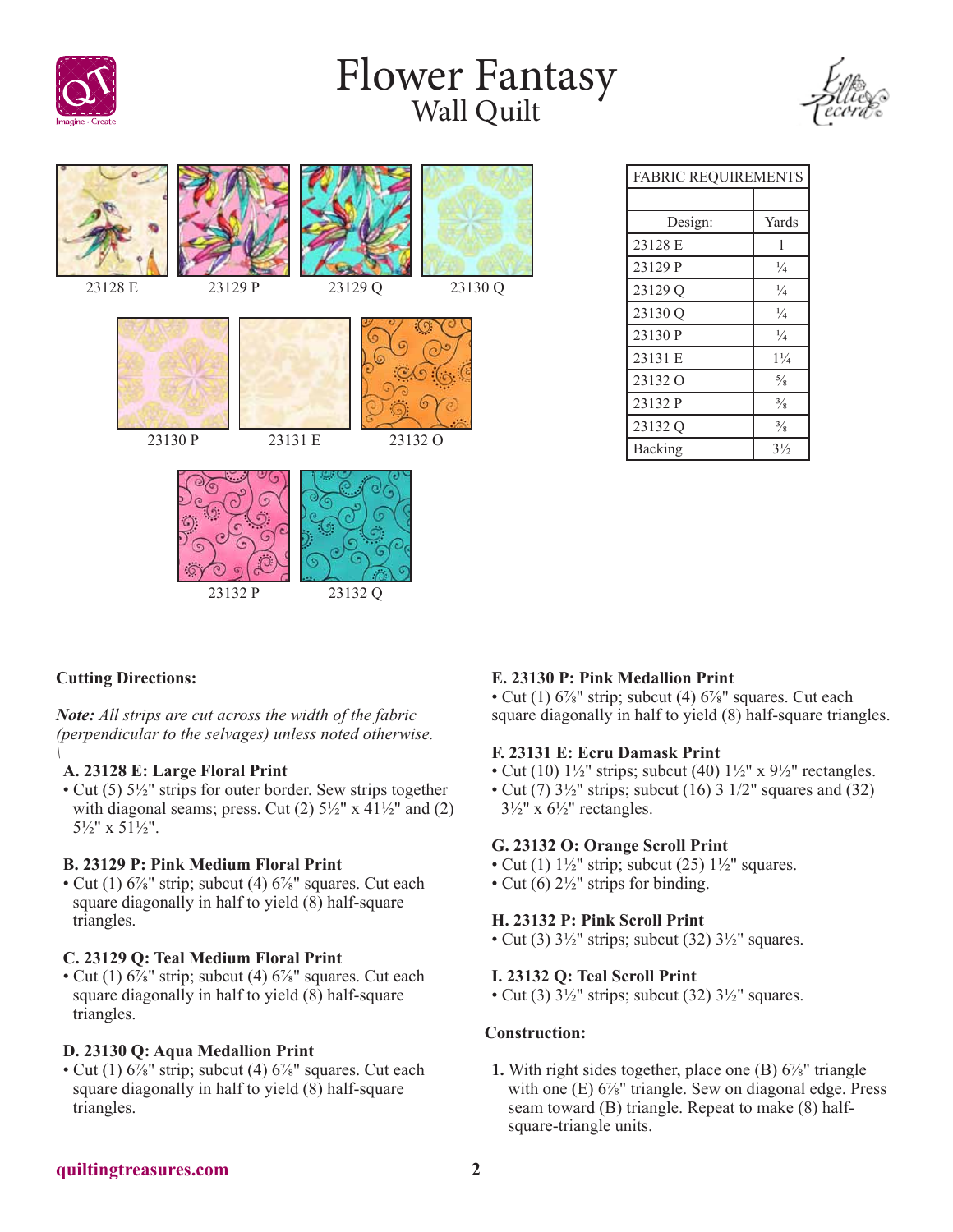

# Flower Fantasy<br>Wall Quilt



**2.** Repeat step 1 using  $(C)$  and  $(D)$  6<sup> $\frac{7}{8}$ </sup> triangles.



- **3.** Mark a diagonal line on the back side of each (H) 3½" square. With right sides together, place one marked square at one end of a (F)  $3\frac{1}{2}$ " x  $6\frac{1}{2}$ " rectangle. Sew on the drawn line and trim seam to  $\frac{1}{4}$ ". Press toward the resulting (H) triangle. Repeat at other end of rectangle using another marked square. Repeat to make (16) flying-geese units.
- **4.** Repeat step 3 using (I) 3½" squares and remaining (F)  $3\frac{1}{2}$ " x  $6\frac{1}{2}$ " rectangles.





**5.** Sew a (F) 3½" square to the left side of (8) pink and (8) teal flying-geese units. Press toward the square.







**Make 8**

**6.** Sew a pink flying-geese unit to each of the (8) pink half-square-triangle units. Press toward the half-square triangle units. Repeat using teal units.



**Make 8**



**Make 8**

**7.** Join units from steps 5 and 6 to complete blocks.





**Make 8 Make 8**

- **8.** Referring to quilt image, arrange blocks into (4) rows with a  $(F)$  1½" x 9½" rectangle between each block as well as at the beginning and end of each row. Sew sashing to blocks and press toward the sashing rectangles.
- **9.** Sew (5) (G) 1½" squares with (4) (F) 1½" x 9½" rectangles to create one horizontal sashing row. Press toward the sashing rectangles. Repeat to make (5) rows.